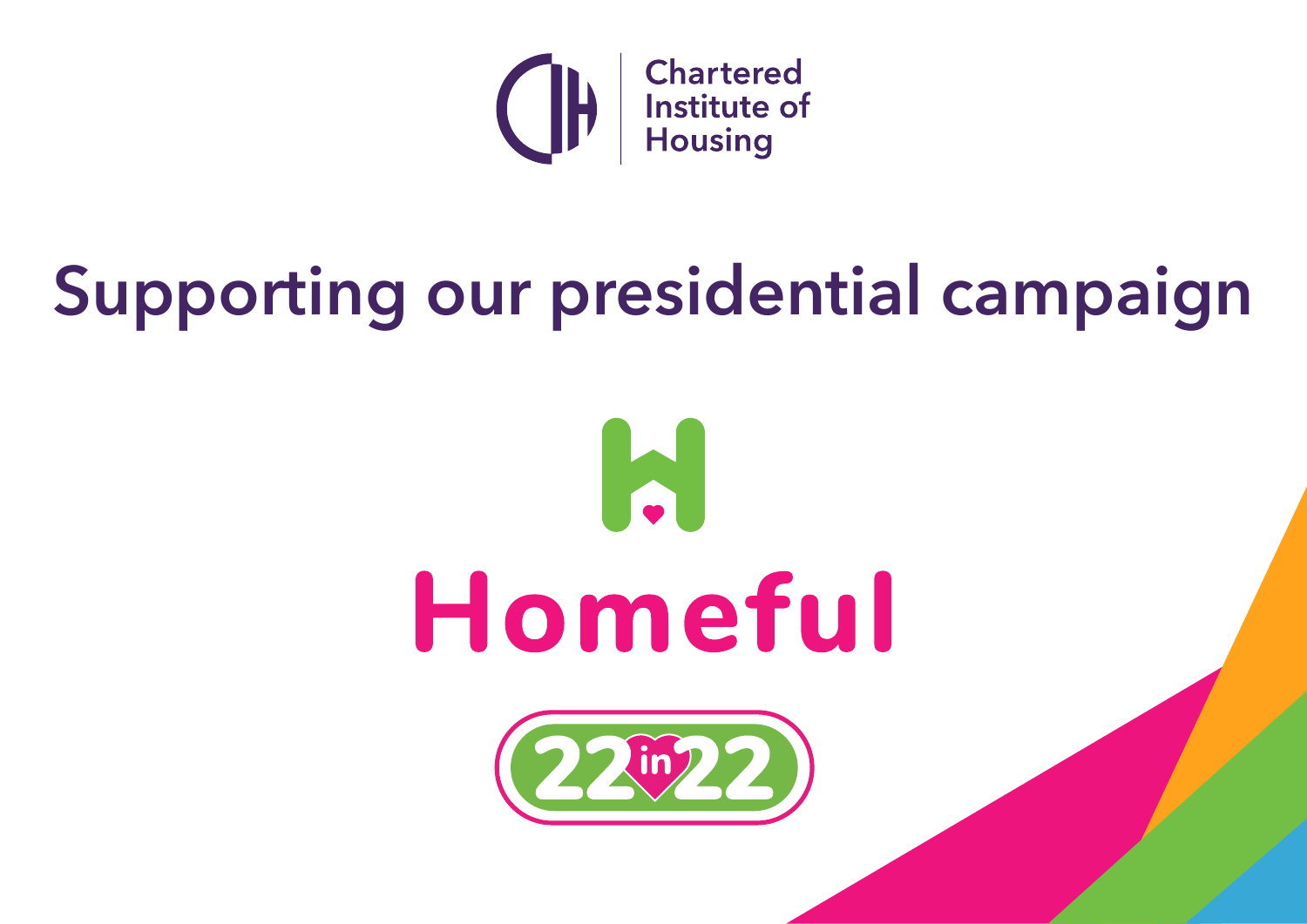#### **About the campaign Walking the South West Coast Path**

**The Homeful campaign, led by CIH president Jo Richardson will run throughout Jo's presidency from July 2021 to December 2022. The campaign will include a large co-produced action research project exploring housing-led approaches to resolve and prevent all forms of homelessness across the UK.**

However, at the heart of Homeful's fundraising endeavour is '22 in 22' – a collection of collaborative activity from everyone across the sector to help us both raise awareness of homelessness and raise money for End Youth Homelessness.

The idea is to get outside and connect with other people. Organisations can sign up to do 22 of anything – see how to fundraise [here](https://eur02.safelinks.protection.outlook.com/?url=http%3A%2F%2Fwww.justgiving.com%2Fcampaign%2Fhomeful&data=04%7C01%7CAdele.Jones%40cih.org%7C7d2e920e5fbb46329fe008d9c07bbadd%7C0000e9ea9ee347939563177e444fb497%7C0%7C0%7C637752459913098912%7CUnknown%7CTWFpbGZsb3d8eyJWIjoiMC4wLjAwMDAiLCJQIjoiV2luMzIiLCJBTiI6Ik1haWwiLCJXVCI6Mn0%3D%7C3000&sdata=gbdw%2B%2BnIYYO33ECtbxy4QJ7nwwkzpsddirmZiWCe%2BOE%3D&reserved=0).



*her book, The Salt Path, throughout April/May 2022, I'll be walking the South West Coast path. The Salt Path is lifeaffirming true story, that ultimately looks at the concept of home, how it can be lost, rebuilt and rediscovered in the most unexpected of ways.* 

*Starting on Good Friday, I'll begin walking the 600+ miles of the trail and I will be inviting lots of people to get involved to keep me company. I hope to be joined by a variety of individuals who have faced homelessness across the country. I want to hear more about their experience, understand their story and the challenges they faced. People working across the industry will also be coming along, getting involved in the walk to help raise awareness and increase our fundraising activity.* 





**Jo Richardson** CIH president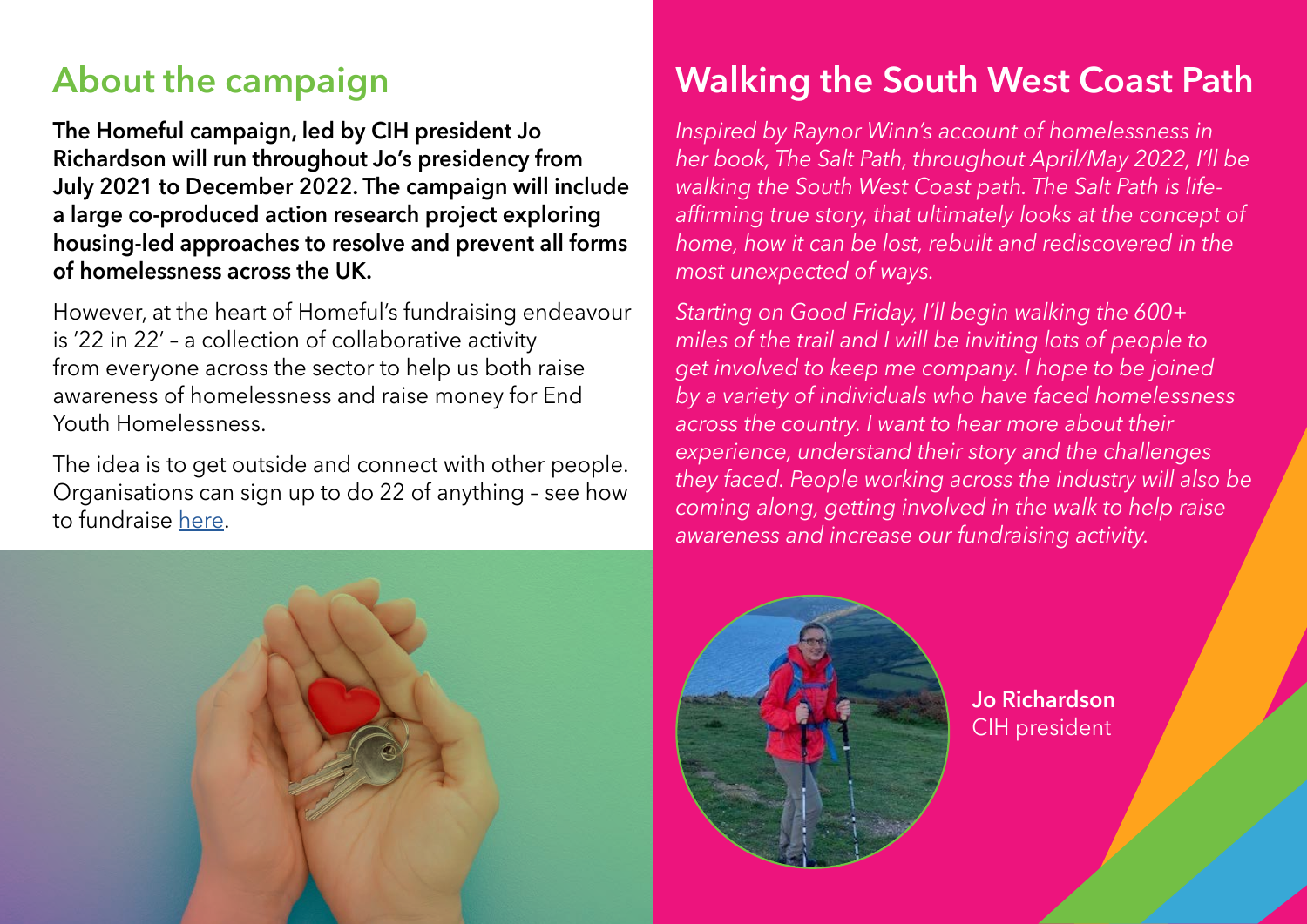## **How can you get involved in '22 in 22'?**

We are looking for sponsorship for Jo's fundraising walk. Sponsoring will give your organisation brand and social media exposure as well as showing your support for this important charity and the CIH presidential campaign.

We have a number of sponsorship opportunities to suit a range of budgets.

#### **Title sponsor**

A prestigious opportunity to truly show your support of Homeful with exclusive sponsorship of the overall coastal path walk.

- Naming rights, for example 'sponsors name South West Coastal Path Walk'
- Your logo on all pre-event publicity, including all social media posts, website pages, pre-event emails and press releases
- Your logo on the event t-shirts worn by Jo, with daily social media posts on progress.

## **Day sponsor**

Sponsor one, two or more days of the Homeful coastal path walk to show your support for End Youth Homelessness.

**£7,250 FOR 7,250** 

**£2,000 FOR TWO DAYS**

- Your logo on all pre-event publicity, including all social media posts, website pages, pre-event emails and press releases
- Your logo on the event t-shirts worn by Jo on the day of the sponsorship with daily social media posts on progress



\*If sponsorship donations are made directly to Homeful Just Giving page, then no VAT is payable.